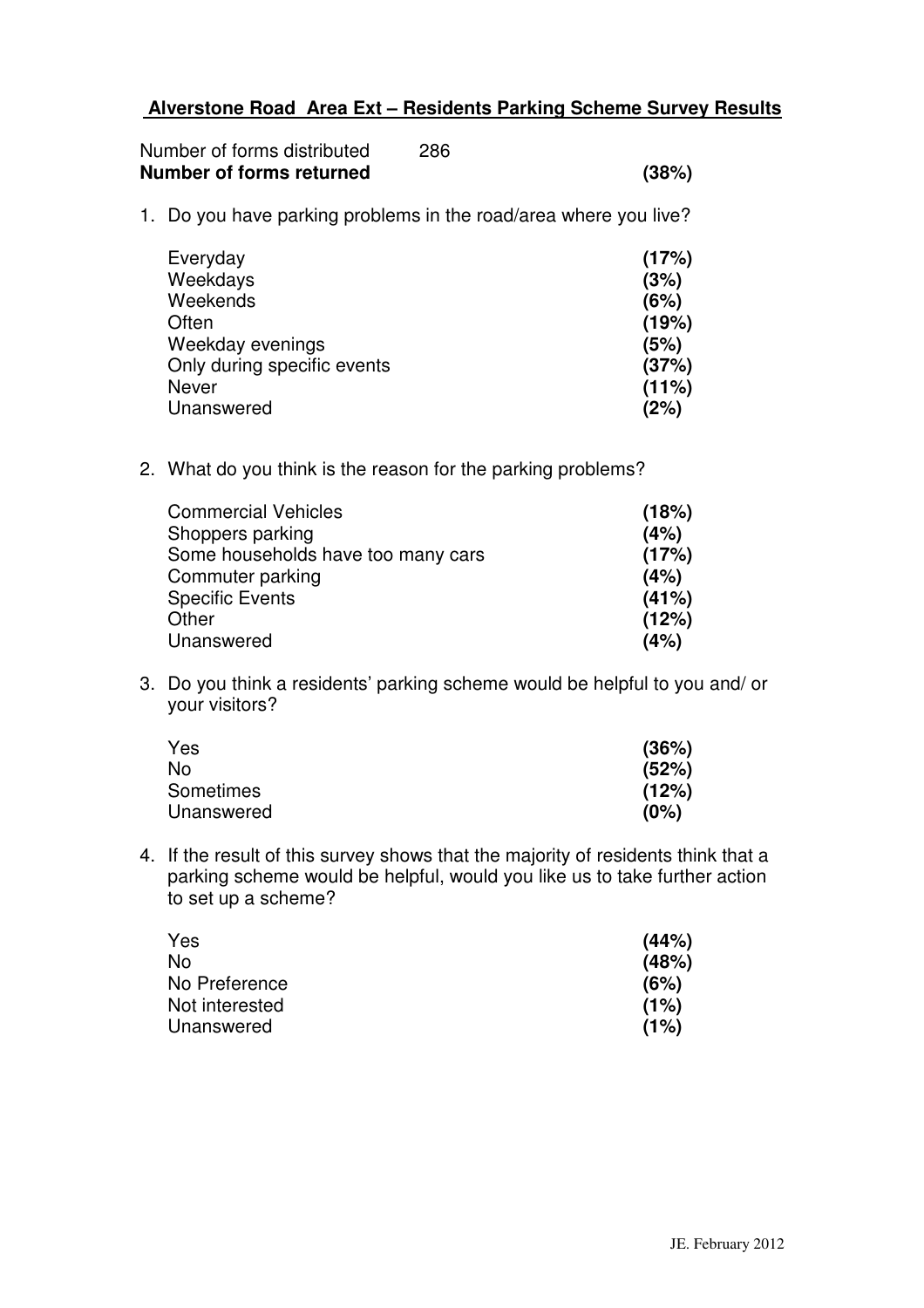5. If the result of this survey shows that the majority of residents think that a parking scheme would be helpful, which days of the week do you think it should run?

| 7 days a week          | (36%) |
|------------------------|-------|
| Weekends only          | (6%)  |
| Monday to Friday       | (4%)  |
| Other                  | (8%)  |
| Not interested/no days | (43%) |
| Unanswered             | (3%)  |

6. What time of the day do you think the parking scheme should run?

| 24hours                 | (34%) |
|-------------------------|-------|
| 6pm-6am                 | (7%)  |
| 6am-6pm                 | (6%)  |
| Other                   | (6%)  |
| Not interested/no times | (45%) |
| Unanswered              | (2%)  |

7. Do you think a residents' parking scheme was introduced in your area that it should include a period of free parking for visitors, trades people and traders?

| Yes            | (66%) |
|----------------|-------|
| No             | (9%)  |
| No preference  | (5%)  |
| Not interested | (15%) |
| Unanswered     | (5%)  |

8. How long do you think this period of free parking should be for?

| 1 hour         | (16%) |
|----------------|-------|
| 2 hours        | (18%) |
| 3 hours        | (18%) |
| Not interested | (22%) |
| Other          | (17%) |
| Unanswered     | (9%)  |
|                |       |

9. Is the address we sent this survey to your home or business address?

| Home            | (96%) |
|-----------------|-------|
| <b>Business</b> | (2%)  |
| Both            | (1%)  |
| Unanswered      | (1%)  |

10.How many vehicles registered to the area?

148